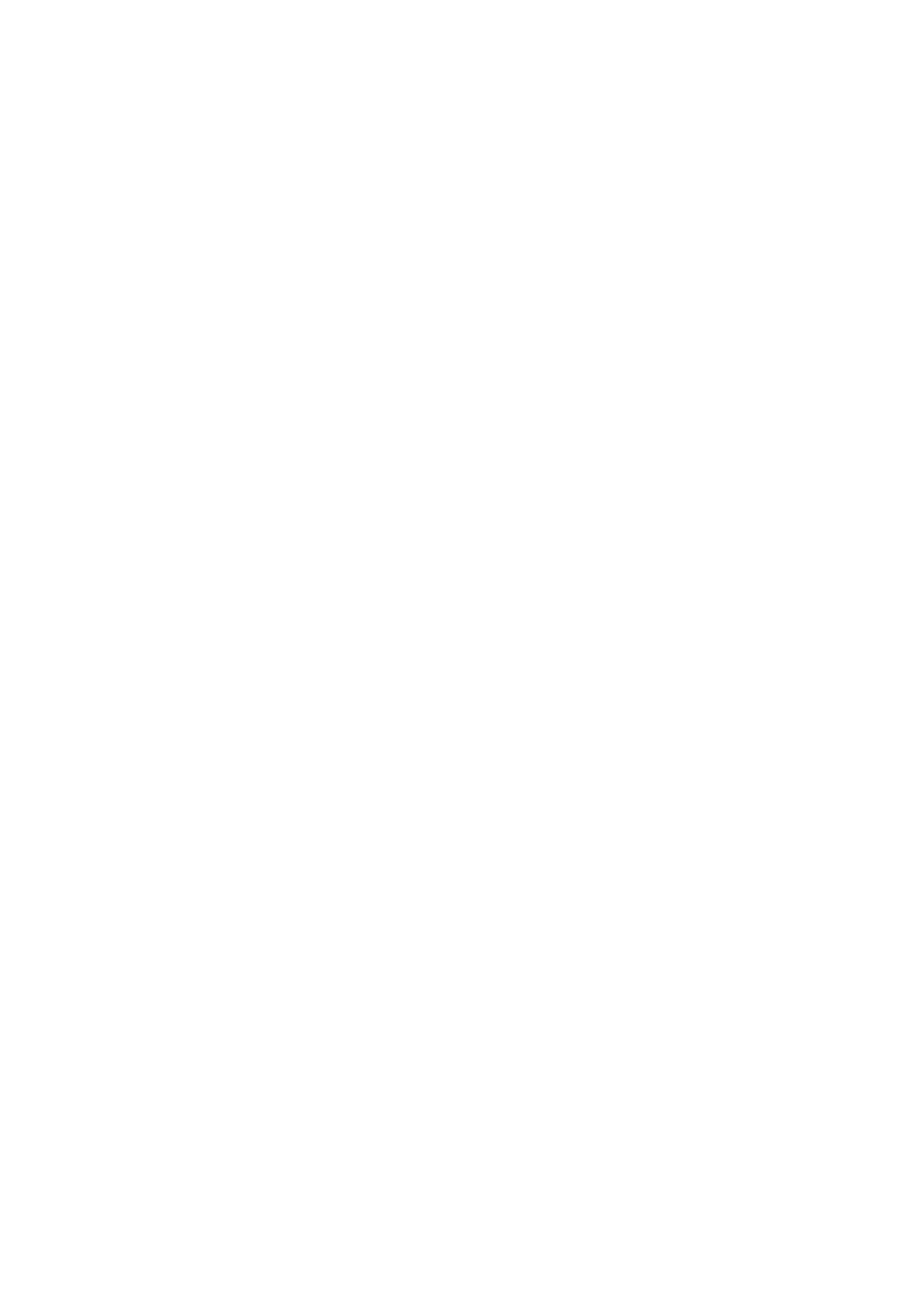Imaging techniques, such as an MRI scan, can reveal lumbar spine problems including bulging or herniated discs, facet joint arthritis (wear and tear), spondylolisthesis (slippage of one or more vertebra), scoliosis (curvature of the spine), post-surgical scar tissue or a combination of these factors. These pathologies may cause nerve root compression (trapped nerve) or irritation to one or more of the spinal nerve roots (lumbar radiculopathy) resulting in buttock and/or leg pain, often referred to as sciatica.



#### Examples of disc problems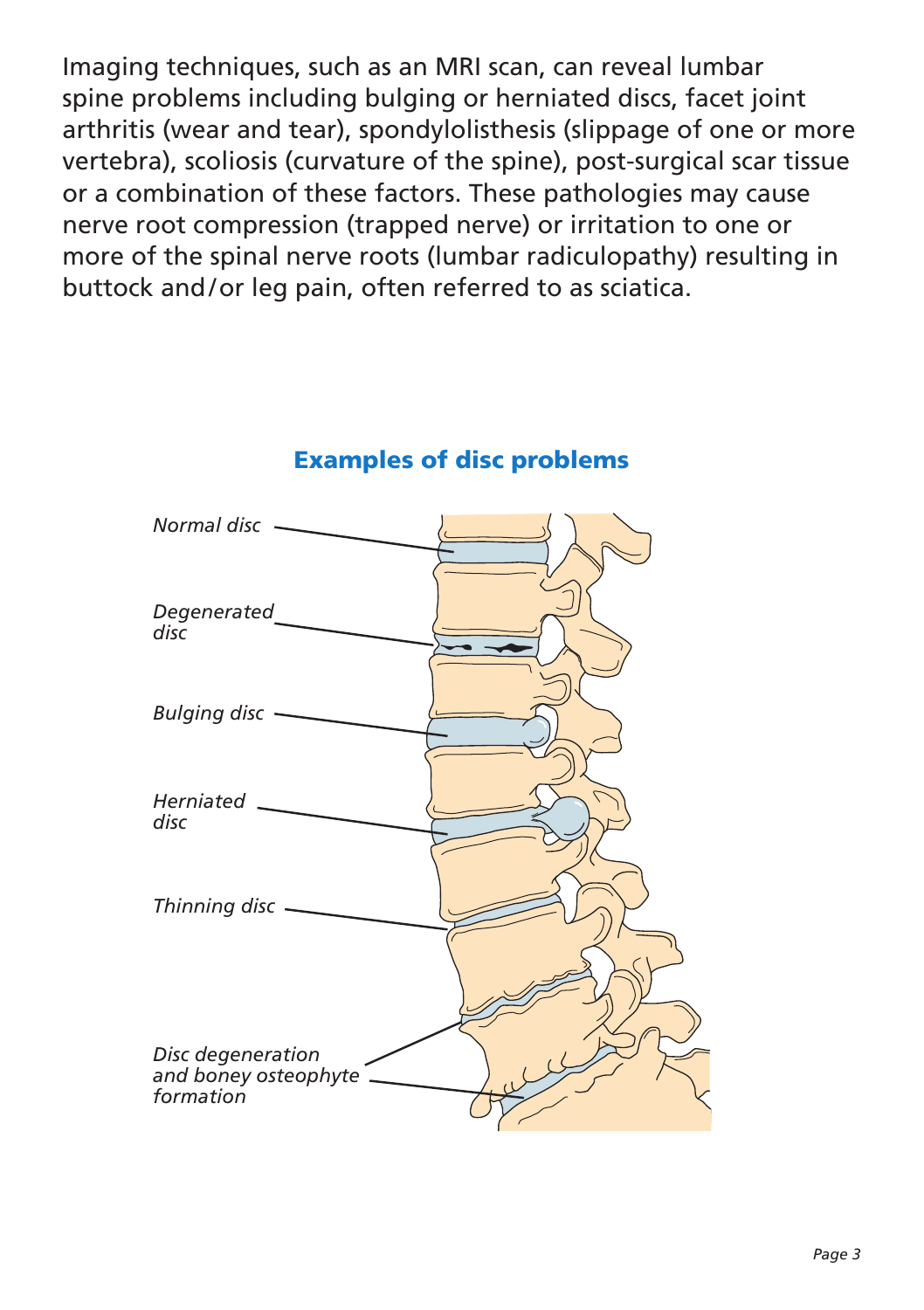#### **Diagram showing spondylolisthesis at L4/ L5**



**Normal spine Scoliosis** 

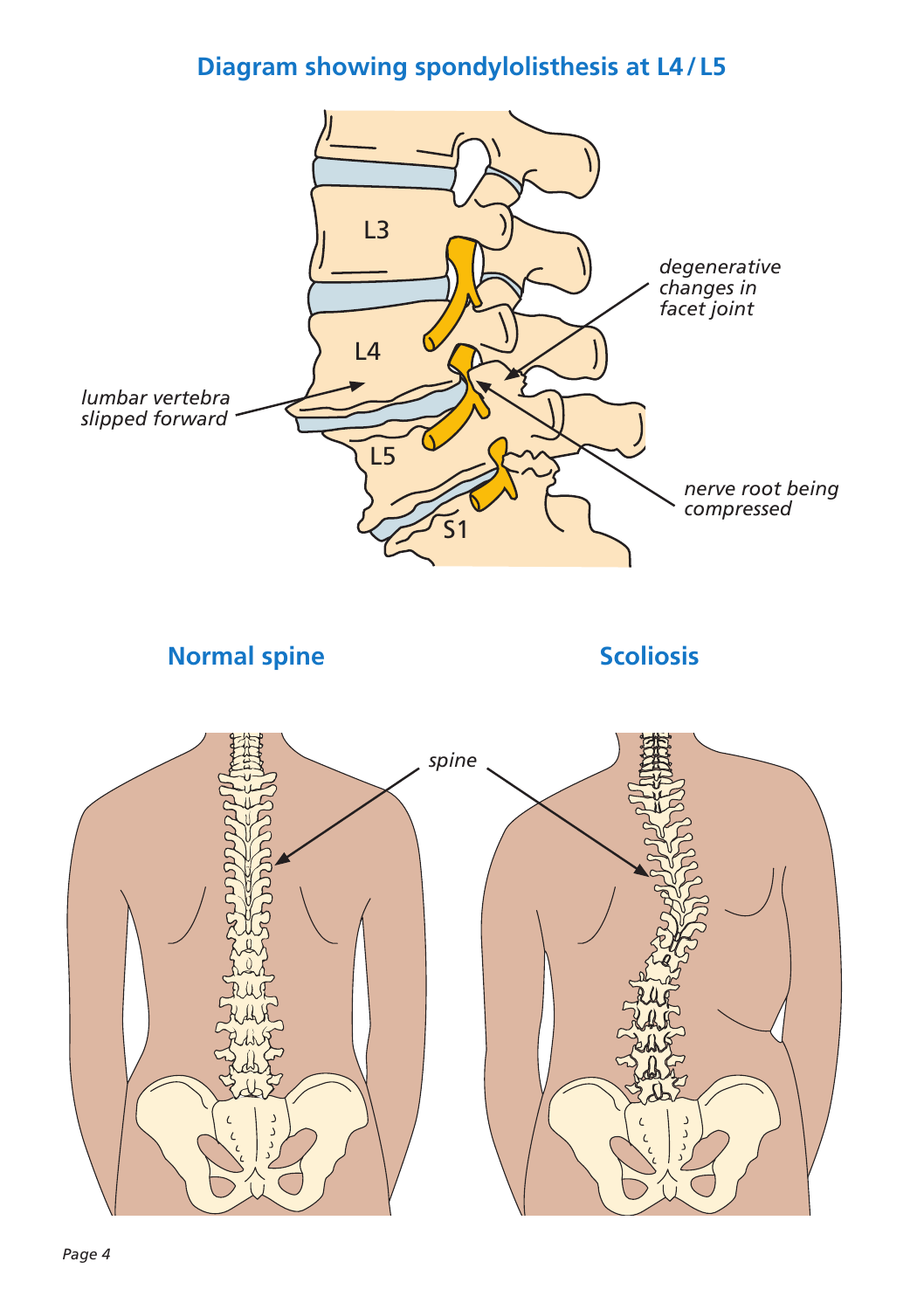The normal spinal column has a central canal (or passage) through which the spinal nerves pass down. At each vertebral level, spinal nerve roots branch out to each side. The solid spinal cord stops at the top of the lumbar spine (lower back) and from this point the nerves to the bottom and legs pass through the lower canal like a horse's tail (cauda equina). The spinal cord, cauda equina and nerve roots are all surrounded by cerebrospinal fluid (CSF) and contained within a membrane, or covering, called the dura mater, rather like the thin layer that covers a boiled egg. There are five bones (vertebra) in the lumbar spine. In between each bone is an intervertebral disc which acts as both a spacer and a shock absorber. The disc is composed of two parts: a soft gel-like middle (nucleus pulposus) surrounded by a tougher fibrous wall (annulus fibrosus).

#### Overhead view of an intervertebral disc (simplified)



Overtime the intervertebral discs lose their flexibility, elasticity and shock-absorbing characteristics (disc degeneration). As the disc degenerates, it can become thin and the bony canal for the nerve root closes down. Sometimes, the tough outer layer of ligaments that surrounds the intervertebral disc may weaken and tear, causing the central gel to bulge into the nerve canal (termed a disc protrusion or prolapse). Both conditions can cause nerve inflammation and are the commonest reason for nerve root pain.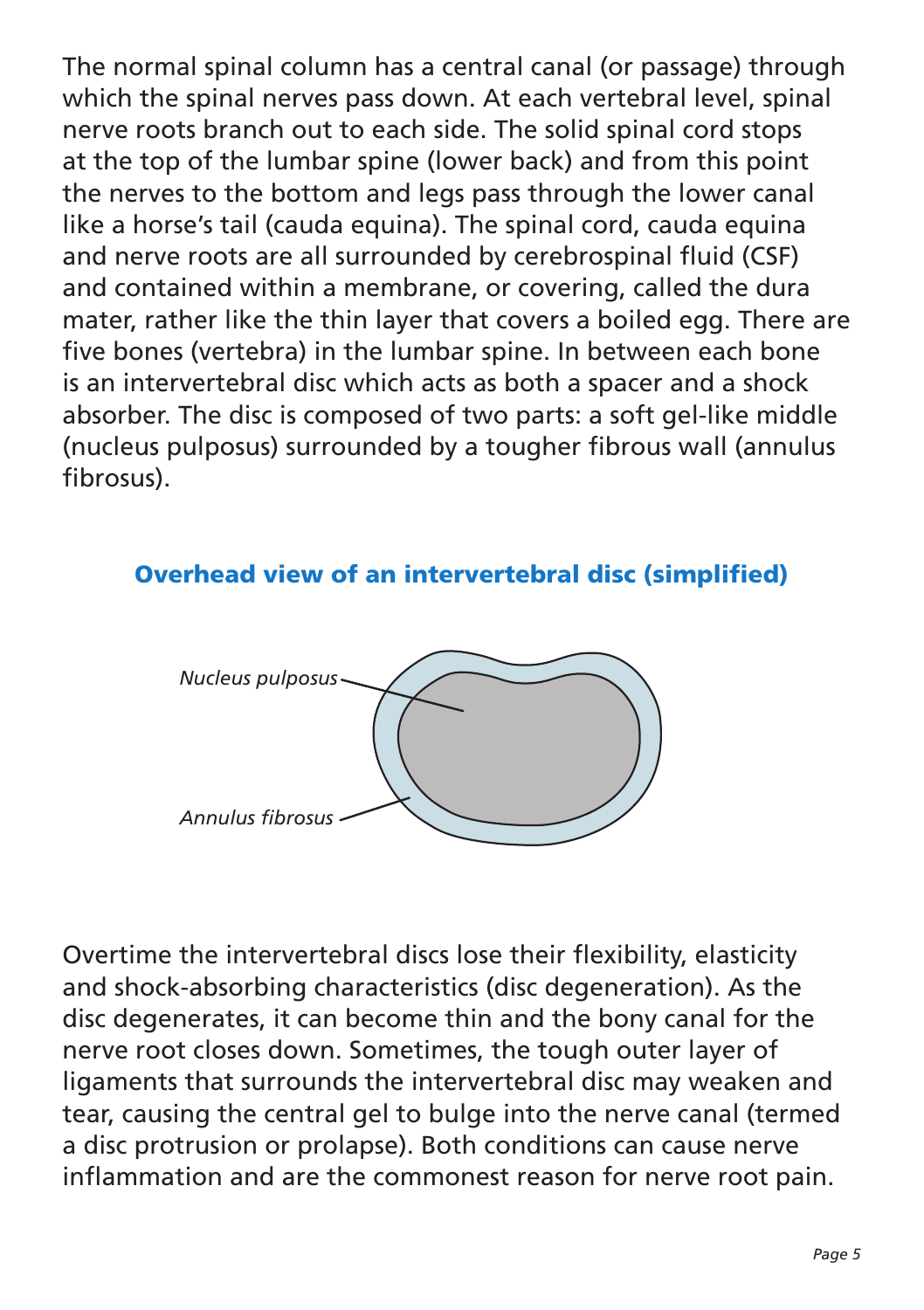A nerve is like an electrical wire. It tells your muscles to move and gives your brain information about various sensations such as pain, temperature, light touch, pressure sensation and position of your legs. Lumbar nerve root pain or radiculopathy (often called sciatica) is felt in the area of the body that the nerve, as it leaves the spine supplies. Symptoms may include pain, pins and needles, numbness, increased sensitivity or some weakness of the muscles in the leg and/or foot and toes.

Very few people who have sciatica, particularly due to a disc protrusion, need surgery. In the first 6–8 weeks of having symptoms a significant number of people will get better naturally. This can happen if the disc or swelling around a nerve decreases naturally (with time). Approximately 60% of patients can get better spontaneously by six weeks. 70–80% will feel better by three months.

Immediate spinal surgery is only necessary in cases of bladder or bowel incontinence (cauda equina syndrome) or progressive neurological problems such as paralysis or extreme weakness. In these cases, urgent medical assessment is required.

Excess body weight will increase the load and pressure on the intervertebral discs and may exacerbate any structural problems causing an increase in symptoms. Losing weight may be beneficial is a patient is obese.

In general, most people with leg symptoms will get better over time, however, nerve root compression is a painful and debilitating condition and there is a balance between waiting whilst nature gets you better, versus waiting too long which might prolong your suffering and pain. So, in the short term, delivery of antiinflammatory medicine direct to the source of irritation around the spinal nerve root is often beneficial and may provide excellent pain relief.

Nerve root block injections may also be performed as a diagnostic tool to help your specialist understand your condition. If there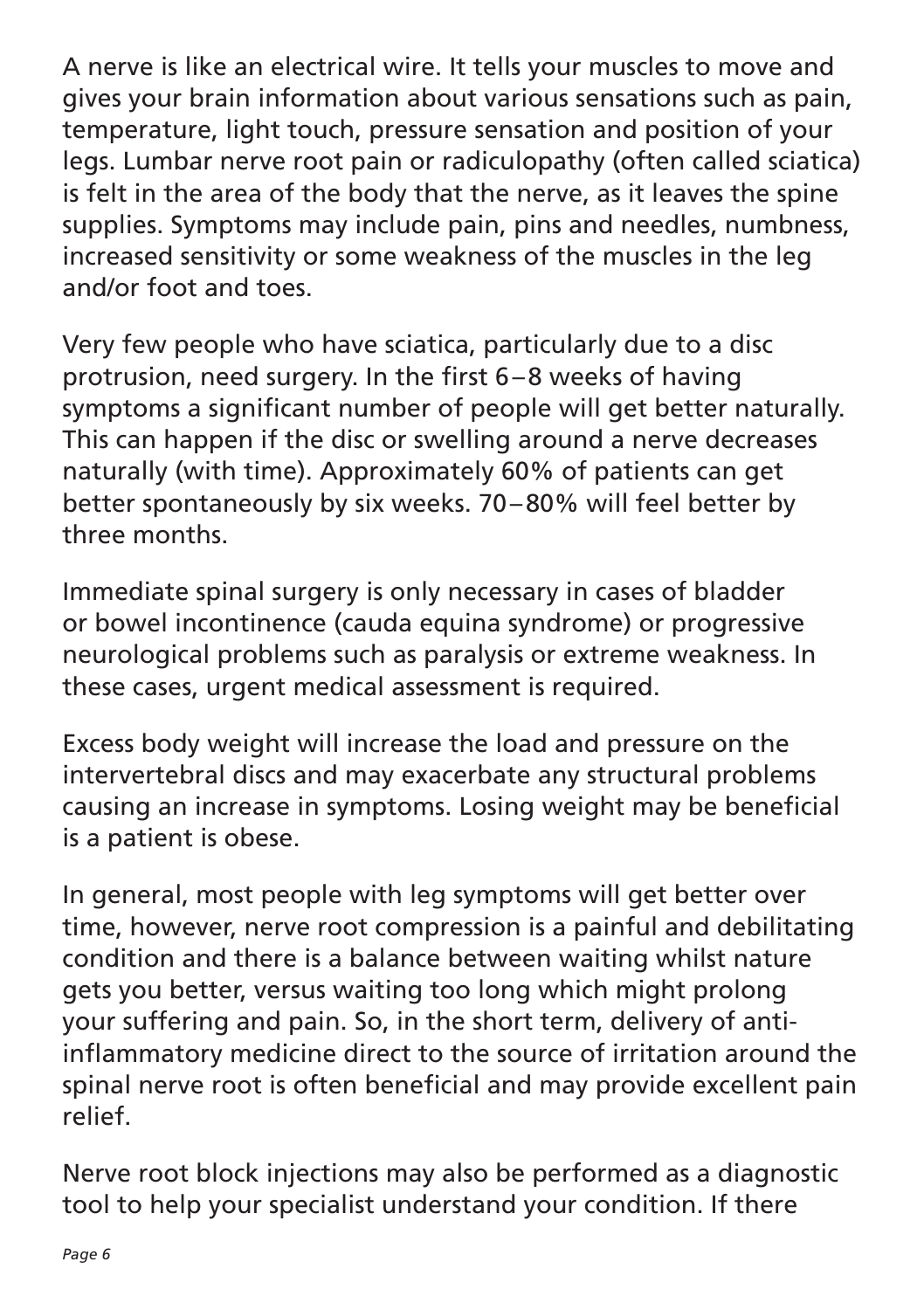is pain relief following the injection, even if only temporary, it can confirm which nerve root was inflamed and the likelihood of whether the nerve pain could settle following surgery.

#### About the procedure

The procedure is often done under local anaesthesia (to numb the injection site and surrounding area) but sometimes your surgeon may decide that intravenous sedation (so the patient is asleep) is required. You will be asked to lie down on a couch on your stomach or side. The skin on the back is cleaned with antiseptic solution. A radiograph (X-ray) is then used to guide placement of a needle just outside the nerve root, close to where it leaves in between the vertebral bodies. Radiographic contrast (or dye) is often used to outline the nerve root before a small volume of corticosteroid (3–4mls) and/or local anaesthetic is injected. It usually only takes 5–10 minutes to inject each painful nerve root.

# Photo of spine model showing target point for the nerve block *Disc Target point for the block L3 nerve root L4 nerve root Iliac crest*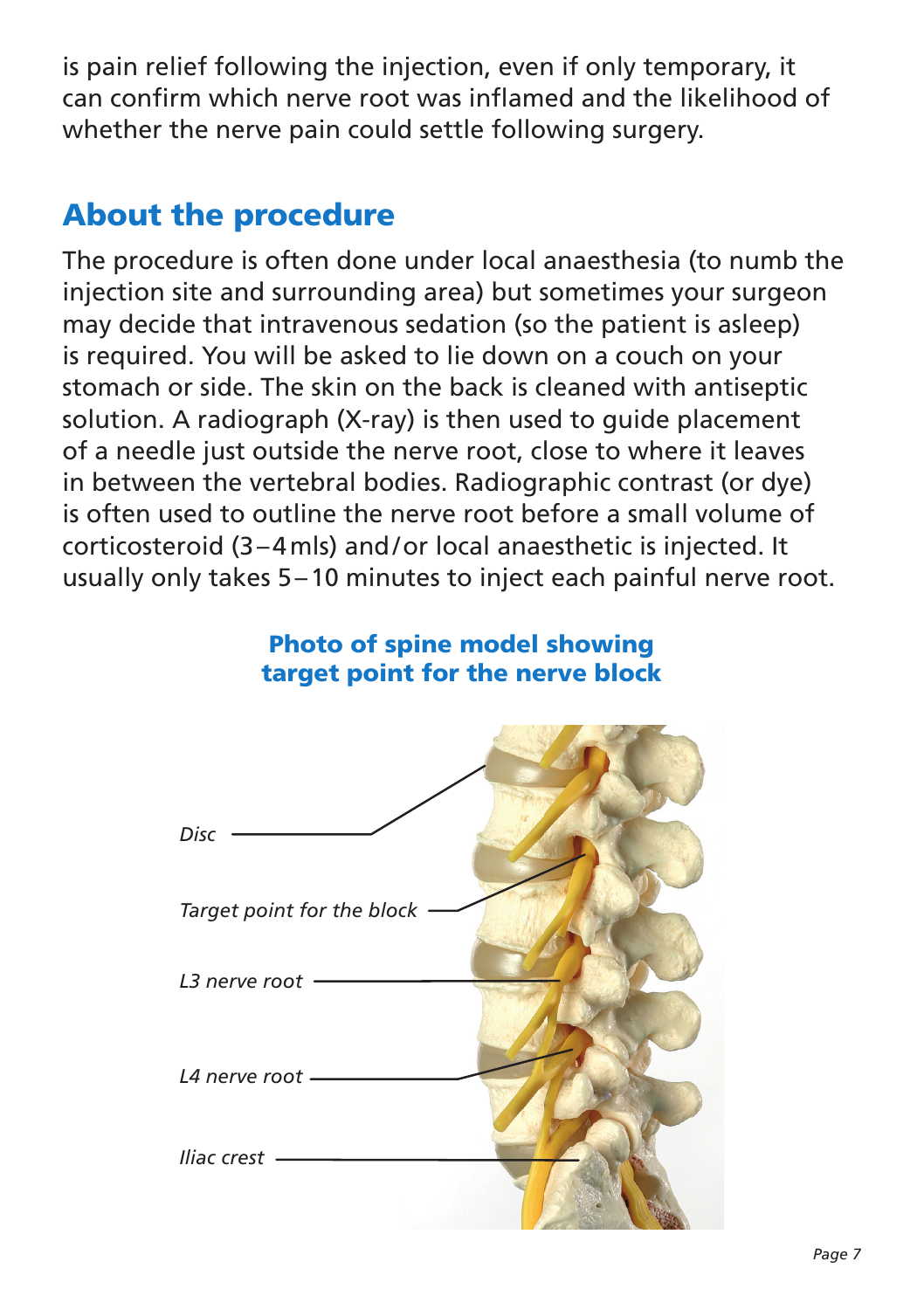Usually patients are just admitted for day case surgery as a rapid recovery from any sedation/anaesthetic is expected. Be aware that the local anaesthetic given may cause some temporary leg numbness or weakness for a few hours. You will need to be careful when getting out of bed, that any weakness does not cause your leg to 'give way' and for you to fall over.

Once the numbness has worn off, it is not uncommon for the pain to return, occasionally slightly worse than before, until the corticosteroid takes effect. This can take several days or even a few weeks as steroid injections do take some time to work.

You should continue to take your usual pain relief medication until you begin to feel benefit. It is important not to stop taking certain pain relief medication suddenly, such as, morphine or neuropathic medication (gabapentin, pregabalin or amitriptyline). It will be necessary to gradually 'wean' yourself off these medications – your GP can advise you if necessary.

Sixty percent of patients will experience significant benefits from these injections. However, the duration of benefit is variable and may last a few weeks, months or years. For a considerable number of patients, the injections can provide excellent pain relief during which time the disc swelling can reduce naturally. However, some patients who have had an episode of nerve root compression are at an increased risk of having a further episode. If an initial injection is helpful a surgeon may offer to repeat the procedure, but not usually for about six months.

If the symptoms have not improved after six weeks or the relief only temporary up to that point, then in certain circumstances, the next stage may be an operation to take pressure off the affected nerve root(s).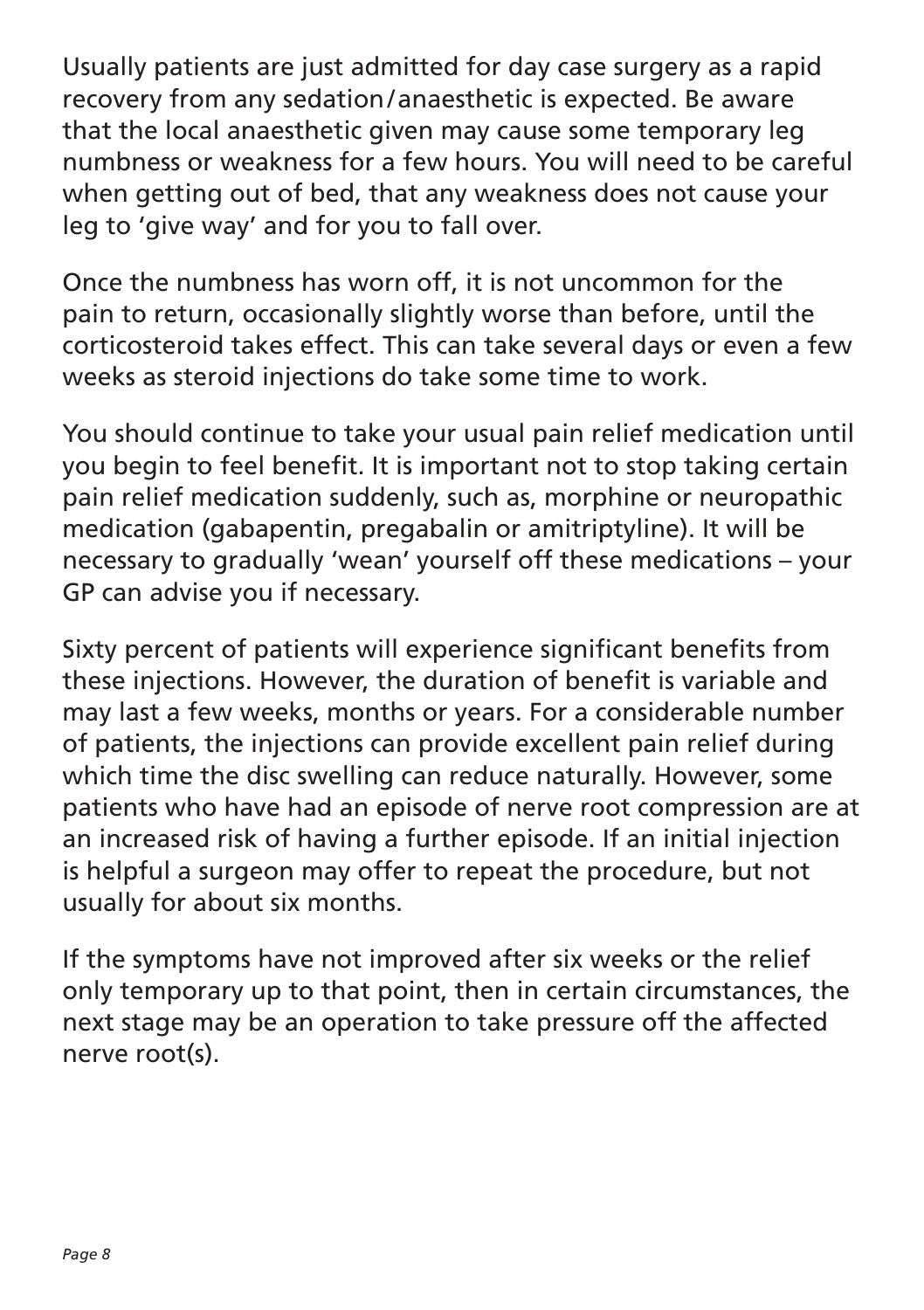## Risks and complications

Fortunately, there are very few risks associated with nerve root block injections. Very uncommon risks include:

- **bleeding.** You must inform your consultant if you are taking tablets used to 'thin the blood', such as warfarin, rivaroxaban or clopidogrel. It is likely you will need to stop taking these before your injection. If your procedure is scheduled with less than a week's notice, please check with your consultant or nurse which drugs need to be stopped to prevent this being delayed
- **infection.** Although this is rare, it is important that the skin on your back is clear of skin conditions like psoriasis or eczema as these can increase the risk
- **facial flushing or, in women, interference with the menstrual cycle or post-menopausal bleeding.** This can be a temporary side effect of the steroid
- **a rise in blood sugar levels** for a few days for people who have diabetes
- **a needle injury to the dura** (the membrane around the nerves). This is usually apparent at the time of injection and can result in a small leakage of the cerebrospinal fluid (CSF), which can lead to a headache (when standing and walking) for a few days afterwards. If this does occur, you may be advised to lie down for a few days until the leakage stops
- **allergic reactions to the medications or radiographic contrast (dye) used.** Serious consideration is necessary for patients who are known to have chronic kidney disease (CKD) as the dye can adversely affect the kidney function, which is rare cases could lead to kidney failure.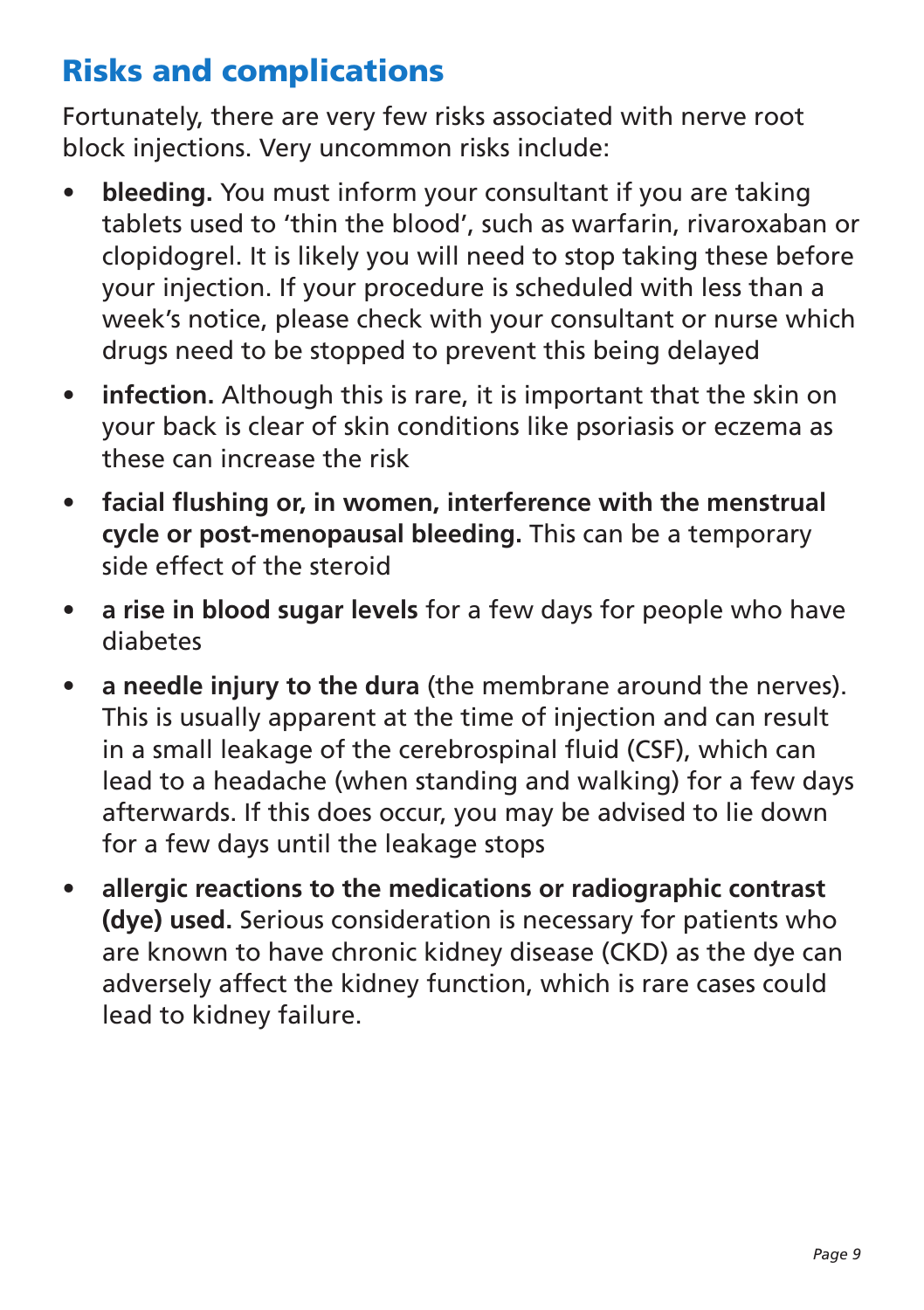## What to expect in hospital

After the injection, you will be helped back into bed and taken to the recovery ward for a short while, where a nurse will check your blood pressure and pulse. Oxygen may be given to you through a facemask to help you wake up, if you were given sedation. You will then return to the ward.

## Going home

You will normally be allowed home within a couple of hours of having had the injections, once you are able to walk safely, without the risk of falling because of the numbness in your leg(s). For people who have had multiple nerve root injections, this may mean staying longer, until the numbness begins to wear off.

Please arrange for either a friend or relative to collect you from hospital. You must not drive on the day of the injections or if you have persistent weakness or numbness in your leg(s).

If you have had intravenous sedation, you should not drive for 48 hours and a responsible adult should remain with you overnight.

If you qualify for patient transport and are likely to require this service, please arrange this through your GP before admission.

#### **Work**

You may be advised to take the next day off work, if you had intravenous sedation, however, you may feel that you need longer if the pain persists. It can take several weeks before the full benefit of the injection takes place. The hospital can give you an off-work certificate or you can ask your GP.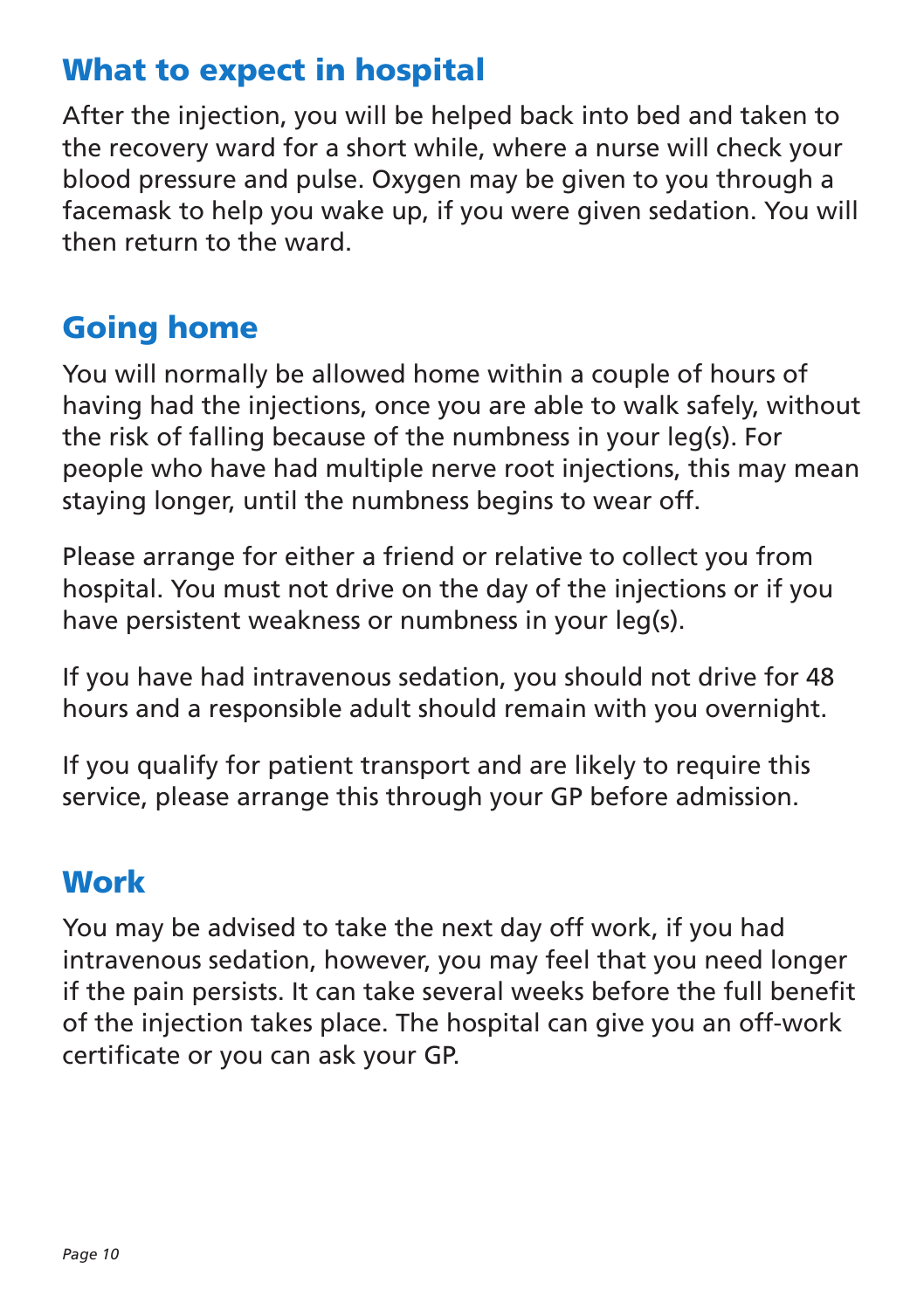#### Follow-up

Your surgeon will advise you if you need to attend clinic after your procedure, or how to request a further clinic review if your pain has not improved after six weeks. If you have any queries about the information in this booklet, please discuss them with the ward nurses or a member of your consultant's team.